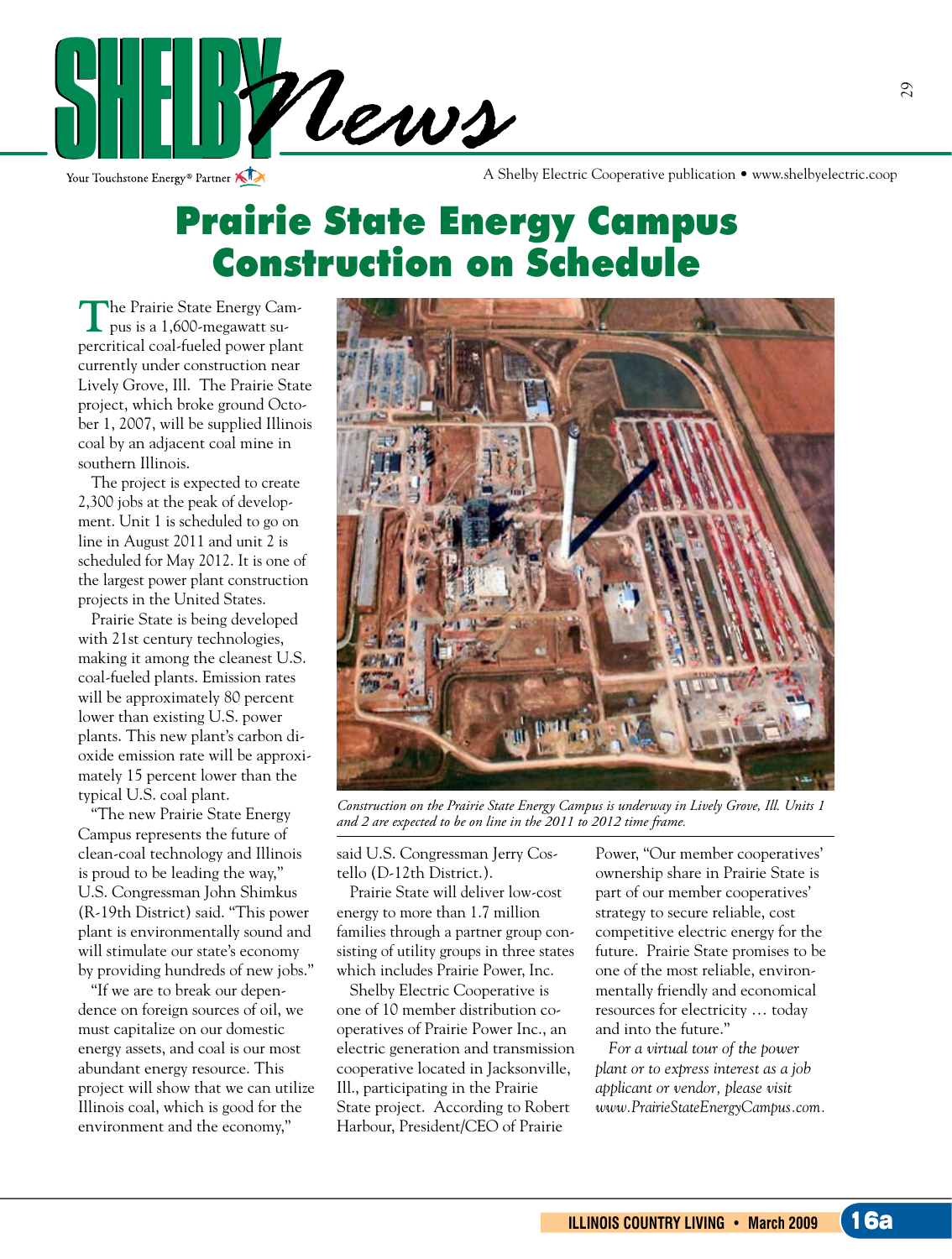

## Special Rates Still Available

**S**helby Electric Cooperative  $\bigcup$  (SEC) offers special rates in certain situations. Two of these rates will be offered in exchange for the member's permission to allow SEC to practice load control during times of peak alert conditions.

 SEC purchases power in advance to receive a better rate. When load conditions are high, SEC is notified by their power provider to reduce load. One way to reduce load without affecting the entire membership is through load management practices with qualifying members.

One such rate is the Qualified

Heat Pump (QHP) rate. This rate is available to members with an air source heat pump or geothermal system. The member must purchase and install a sub meter which measures all kWh used by the qualified heat pump. A special rate is applied to those kWh, year round, in exchange for SEC's ability to interrupt service to the unit's compressor during times of peak alert. An additional \$5 per month facility charge is applicable.

 Another rate often utilized by members with a whole-house generator is the Residential Interruptible (RI) rate. This agreement allows SEC permission to interrupt power to the member's service. When an interruption occurs, the generator automatically switches on and provides the power. When the interruption period is over, the power switches back to the electric service.

 The Electric Heat rate is an option for members that utilize electric heat as their only heat source. In this situation, there is a discounted rate for use over 1000 kWh/month for December, January and February.

| Rate/Schedule            | <b>Facility Charge</b> | Tier 1<br>Cents/kWh<br><b>First 1000</b> | Tier 2<br>Cents/kWh<br><b>Over 1000</b> | Tier 3<br>Cents/kWh |
|--------------------------|------------------------|------------------------------------------|-----------------------------------------|---------------------|
| <b>Regular Rate</b>      | \$29.00                | .1077                                    | .1059                                   | ٠                   |
| QHP                      | \$5.00                 | .0638<br>All kWh for QHP                 |                                         | ٠                   |
| <b>EH</b><br>Dec/Jan/Feb | \$29.00                | .1077                                    | .0689                                   | ٠                   |
| <sub>RI</sub>            | \$29.00                | .0986<br>First 500 kWh                   | .0875<br>Next 500 kWh                   | .0773<br>>1000kWh   |

If you have any questions regarding special rates, please contact Marla Eversole 1-800-677-2612 or meversole@shelbyelectric.coop



P.O. BOX 560 Shelbyville, IL 62565 **Phone: 217-774-3986 Fax: 217-774-3330 www.shelbyelectric.coop**

**Office Hours:**  7:30 a.m. - 4:30 p.m.



**Energy Efficiency** 

Tip of the Month

Check your water heater thermostat. Many manufacturers set thermostats to 140° F, although most households only need a setting of 120° F. Each 10 degree drop in water temperature can save you between 3 percent and 5 percent in energy costs.

Source: U.S. Department of Energy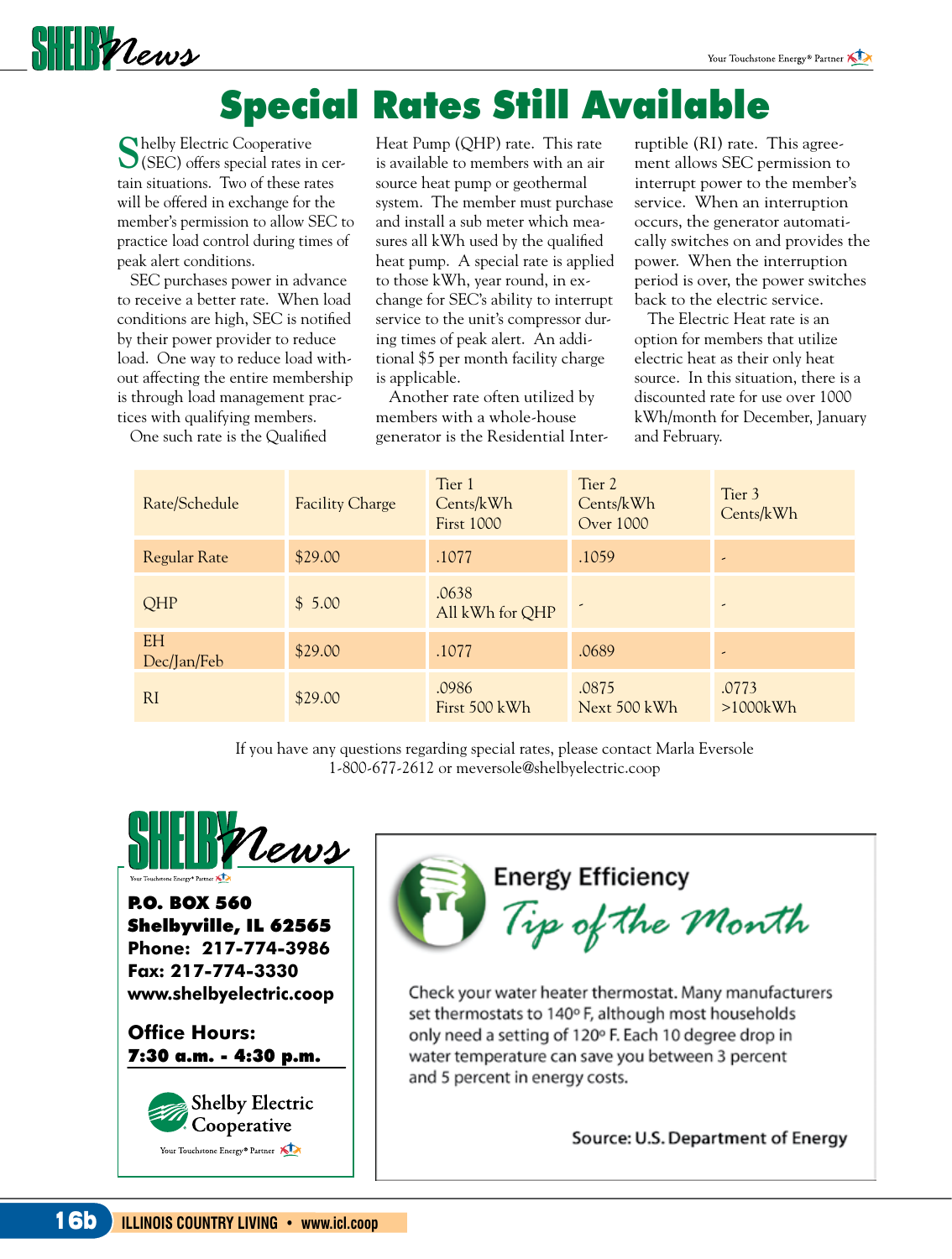# REAL LIFE LREAL PUWER

**H**ave you made the switch to CFLs yet? Shelby Electric Cooperative wants to help! While supplies last, members may pick up one free 14 watt CFL at the office on Route 128 North, Shelbyville.

 Replace a 60 watt bulb to start saving money and electricity. A 60 watt bulb, burning four hours a day, will cost about \$0.78 per month. A 14 watt CFL (60 watt incandescent equivalent) burning the same amount of hours per month will cost about \$0.18 per month! Multiply the savings (60 cents) by the number of bulbs replaced and it adds up. Plus, CFLs last approximately 10 times longer than the less efficient incandescent bulbs.

 Shelby Electric Cooperative is also a recycling drop-off center for used (not broken) CFLs.



**Your energy efficiency tips are needed!**

Submit your tip(s) and you will be entered into a drawing to receive one \$10 Shelby Electric bill credit. All entries will be included in a drawing for a grand prize at the end of 2009.

> Submit to: Shelby Electric Cooperative Real Life / Real Power PO Box 560 Shelbyville, IL 62565 or meversole $\oslash$ shelbyelectric.coop

#### Lincoln Prairie Water Announces Phase III Construction

**W**ith Phases I, II & IV complete, Lincoln Prairie Water Company (LPWC) will begin Phase III construction this month. With 690 rural water customers already receiving safe, potable water, Phase III will add another 200 customers to its system.

 Phase III will serve the following towns: Oconee, Ohlman and Wenonah and parts of the following townships: Rose, Tower Hill and Oconee in Shelby County

and Audubon and Nokomis in Montgomery County. There is also two miles of line that goes through Pana Township in Christian County. Easements are still needed but LPWC obtained the needed 70 percent easements to receive funding and to let bids for construction.

 If you are in those areas to be served and you have questions about Phase III, please call LPWC at 1-800-542-0705.

### OUTAGE REPORT

| <b>DATE</b> |      | <b>HOURS SUBSTATION</b> | <b>CAUSE</b>     | <b>MEMBERS</b><br><b>AFFECTED</b> |
|-------------|------|-------------------------|------------------|-----------------------------------|
| 1/9/2009    | 0.30 | Dunkel                  | Planned work     | 209                               |
| 1/13/2009   | 0.20 | Dunkel                  | Planned work     | 209                               |
| 1/16/2009   | 1.45 | Velma                   | Broken conductor | 218                               |

### Scholarship Deadline Approaching

**SHELF**Vews



**A**pplications can be ob-tained by visiting the Shelby Electric Cooperative website www.shelbyelectric.coop and looking under the "Our Community" menu tab or by calling Marla Eversole, Member Services Representative. The telephone numbers for the cooperative are 217-774-3986 and 1-800-677-2612. Applications may also be obtained from high school guidance counselors. Three \$1,000 scholarships will be awarded and winners will be notified in June.

**March 16 is the deadline for receipt of completed applications for the 2009 Shelby Electric Cooperative academic scholarships.**